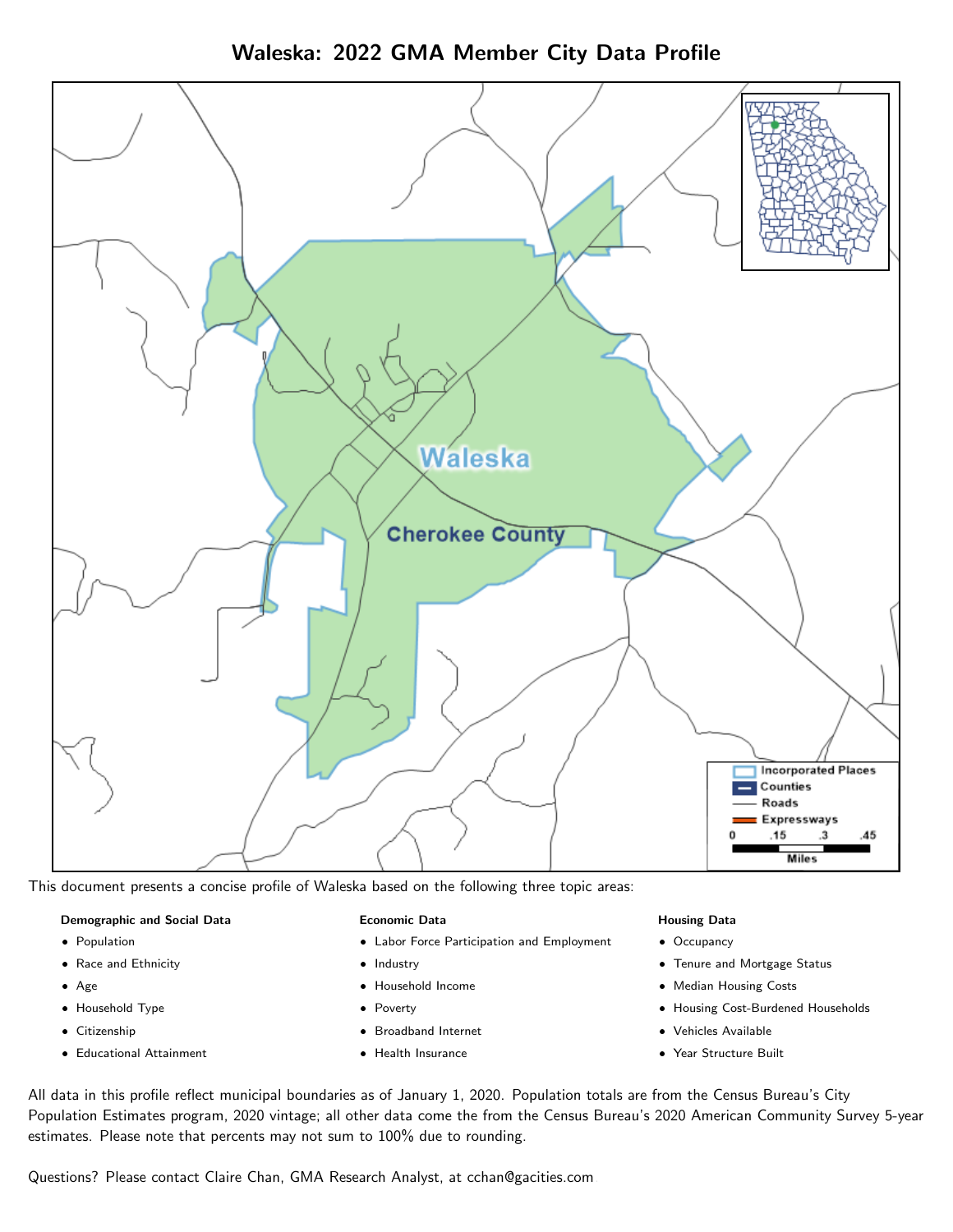# Waleska: Demographic and Social





**Citizenship** 



Source: American Community Survey, 2020 5-year estimates, table B05002 Source: American Community Survey, 2020 5-year estimates, table B15002

Race and Ethnicity



Source: U.S. Census Bureau, City Population Estimates, 2020 vintage Source: American Community Survey, 2020 5-year estimates, table B03002

## Household Type



Source: American Community Survey, 2020 5-year estimates, table B01001 Source: American Community Survey, 2020 5-year estimates, table B11001

#### Educational Attainment



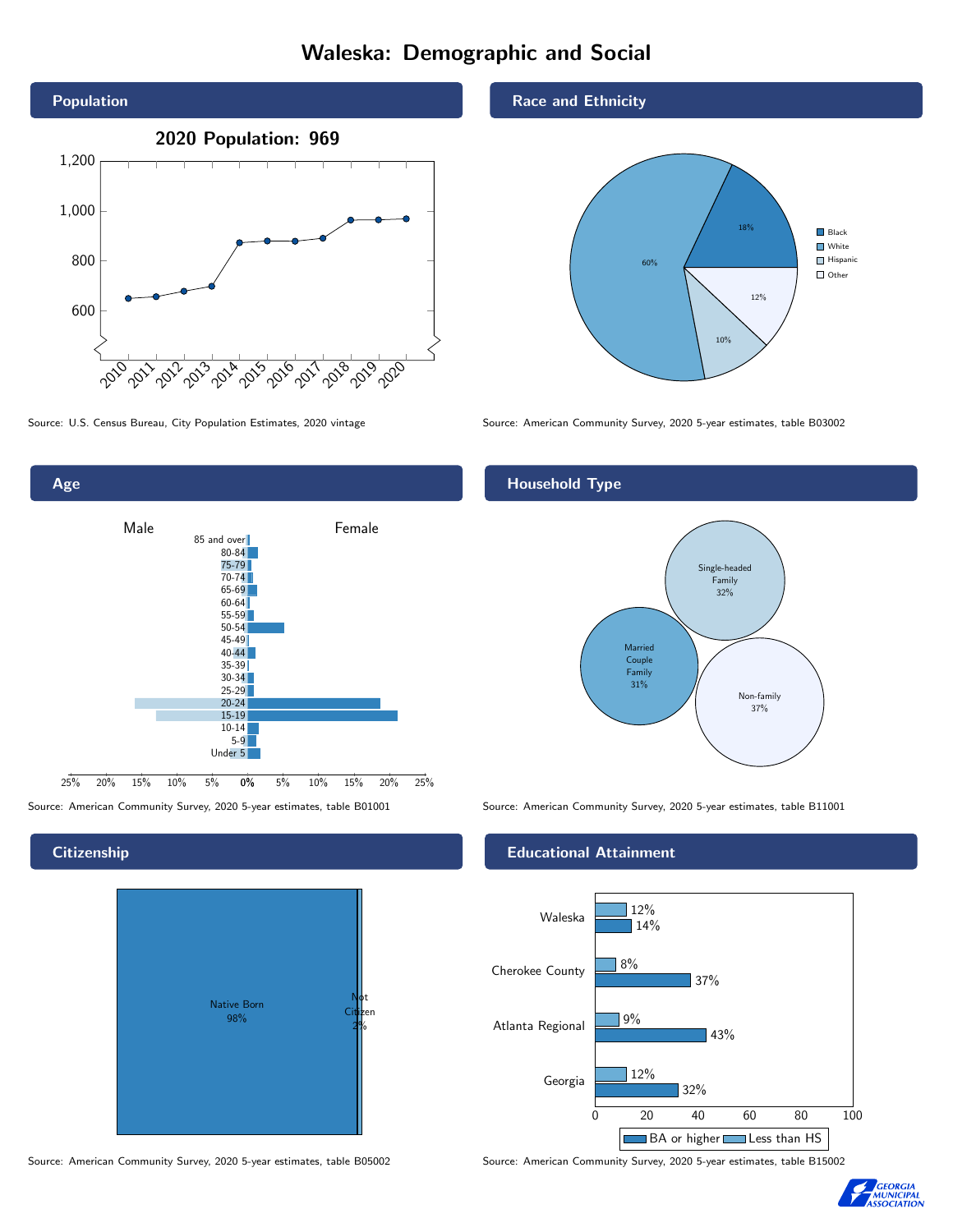# Waleska: Economic



Unemployment Rate: 30.9%



Source: American Community Survey, 2020 5-year estimates, table B23001 Note: Unemployment rate is based upon the civilian labor force.

# Household Income



Source: American Community Survey, 2020 5-year estimates, tables B19013 and B19025 Source: American Community Survey, 2020 5-year estimates, table B17010



Source: American Community Survey, 2020 5-year estimates, table B28002 Source: American Community Survey, 2020 5-year estimates, table B18135

#### Industry

| Agriculture, forestry, fishing and hunting, and mining      | $0\%$ |
|-------------------------------------------------------------|-------|
| Construction                                                | 3%    |
| Manufacturing                                               | 4%    |
| <b>Wholesale Trade</b>                                      | $0\%$ |
| Retail Trade                                                | 12%   |
| Transportation and warehousing, and utilities               | 3%    |
| Information                                                 | $0\%$ |
| Finance and insurance, real estate, rental, leasing         | 2%    |
| Professional, scientific, mgt, administrative, waste mgt    | 25%   |
| Educational services, and health care and social assistance | 37%   |
| Arts, entertainment, recreation, accommodation, food        | $7\%$ |
| service                                                     |       |
| Other services, except public administration                | 3%    |
| Public administration                                       | 5%    |

Source: American Community Survey, 2020 5-year estimates, table C24030

# Poverty



# **Health Insurance**